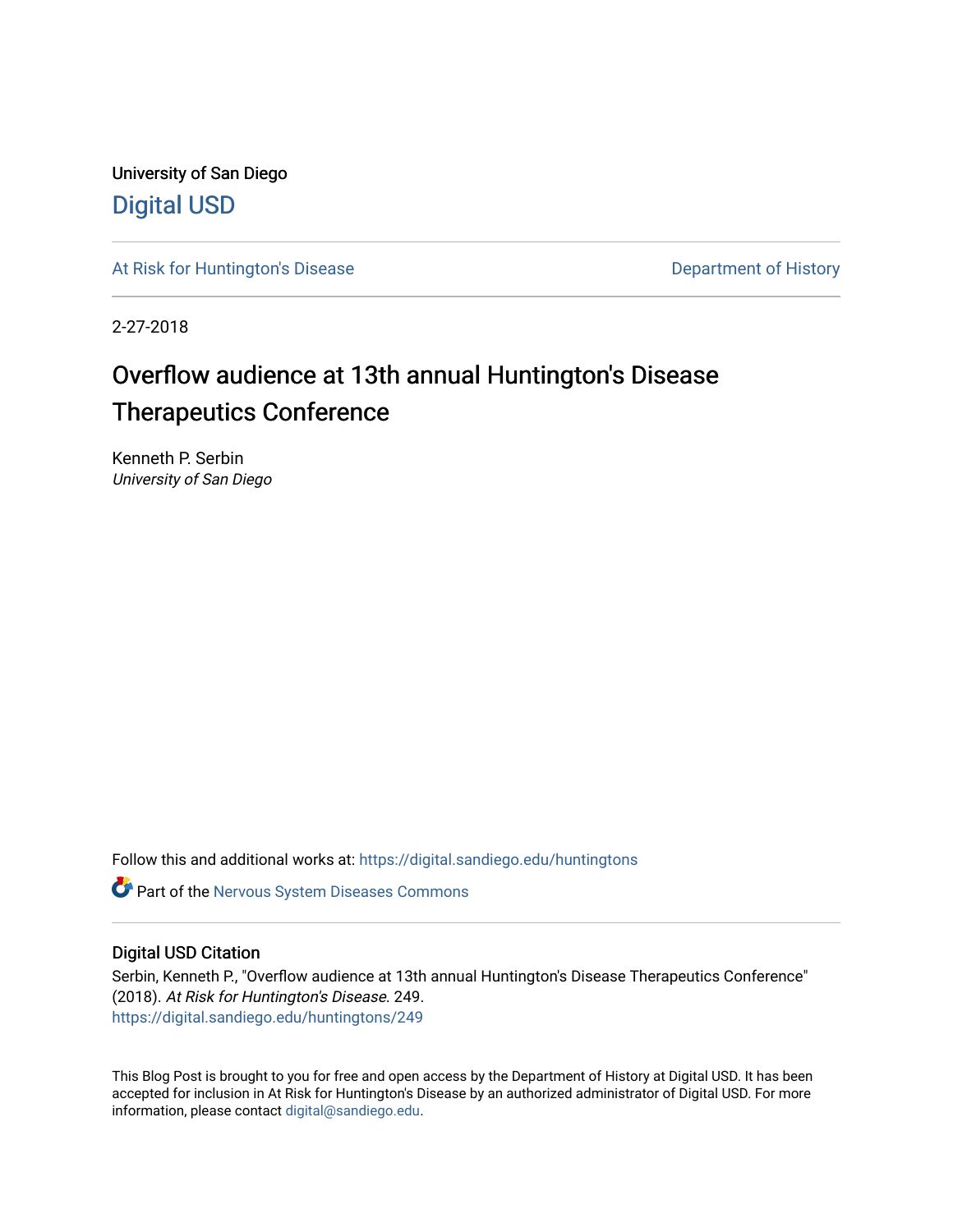#### More **[Create Blog](https://www.blogger.com/home#create) [Sign In](https://www.blogger.com/)**

# [At Risk for Huntington's Disease](http://curehd.blogspot.com/)

*HD is a genetically caused brain disorder that causes uncontrollable bodily movements and robs people's ability to walk, talk, eat, and think. The final result is a slow, ugly death. Children of parents with HD have a 50-50 chance of inheriting the disease. There is no cure or treatment.*

#### Blog Archive

- $\blacktriangleright$  [2021](http://curehd.blogspot.com/2021/) (12)
- $2020(16)$  $2020(16)$
- $2019(19)$  $2019(19)$
- $'$  [2018](http://curehd.blogspot.com/2018/) (16)
- [►](javascript:void(0)) [December](http://curehd.blogspot.com/2018/12/) (2)
- [►](javascript:void(0)) [November](http://curehd.blogspot.com/2018/11/) (2)
- [►](javascript:void(0)) [September](http://curehd.blogspot.com/2018/09/) (2)
- $\blacktriangleright$  [July](http://curehd.blogspot.com/2018/07/) (1)
- $\blacktriangleright$  [May](http://curehd.blogspot.com/2018/05/) (1)
- $\blacktriangleright$  [April](http://curehd.blogspot.com/2018/04/) (2)
- $\blacktriangleright$  [March](http://curehd.blogspot.com/2018/03/) (3)
- $\blacktriangledown$  [February](http://curehd.blogspot.com/2018/02/) (3)

Overflow audience at 13th annual [Huntington's](http://curehd.blogspot.com/2018/02/overflow-audience-at-13th-annual.html) Dise... CHDI's 13th [conference](http://curehd.blogspot.com/2018/02/chdis-13th-conference-promises-some.html) promises some good news for... Faith in each other: sticking [together](http://curehd.blogspot.com/2018/02/faith-in-each-other-sticking-together.html) through the...

- $2017(14)$  $2017(14)$
- $2016(13)$  $2016(13)$
- $\blacktriangleright$  [2015](http://curehd.blogspot.com/2015/) (24)
- $2014(24)$  $2014(24)$
- $2013(30)$  $2013(30)$
- $\blacktriangleright$  [2012](http://curehd.blogspot.com/2012/) (26)
- $\blacktriangleright$  [2011](http://curehd.blogspot.com/2011/) (33)
- $\blacktriangleright$  [2010](http://curehd.blogspot.com/2010/) (26)
- $\blacktriangleright$  [2009](http://curehd.blogspot.com/2009/) (21)
- $\blacktriangleright$  [2008](http://curehd.blogspot.com/2008/) $(7)$
- $\blacktriangleright$  [2007](http://curehd.blogspot.com/2007/) $(7)$
- $\blacktriangleright$  [2006](http://curehd.blogspot.com/2006/) (4)
- $\blacktriangleright$  [2005](http://curehd.blogspot.com/2005/) (17)

#### About Me **GENE [VERITAS](https://www.blogger.com/profile/10911736205741688185)**

View my [complete](https://www.blogger.com/profile/10911736205741688185) profile

#### HD Links

[Huntington's](http://www.hdsa.org/) Disease Society of America

#### TUESDAY, FEBRUARY 27, 2018

#### Overflow audience at 13th annual Huntington's Disease Therapeutics Conference

With more than 350 Huntington's disease researchers and pharmaceutical executives in attendance, the 13th annual HD Therapeutics Conference got underway last night in anticipation of key presentations on progress towards treatments, including the successful Phase 1/2a [Ionis Pharmaceuticals](http://www.ionispharma.com/) genesilencing [clinical trial](http://curehd.blogspot.com/2017/12/ionis-scientists-provide-initial.html) completed late last year.

Sponsored by **CHDI Foundation, Inc., the nonprofit virtual biotech focused on the** search for HD treatments, the conference runs through March 1 at the Parker Palm Springs hotel (which is less than three hours' drive from my San Diego home). In the last presentation, Ionis clinical trial administrators will present the results of the Phase  $1/2a$  study of the company's HD, drug IONIS-HTT $_{Rx}$ .

"The first day we opened up the registration, we were almost full at the Parker immediately," Robert Pacifici, Ph.D., CHDI's chief scientific officer, said in his opening remarks in the main conference room, which holds 300 people. "We actually ended up allowing 365 participants to register. Not everybody can fit in this room." So, for the first time at the Parker, CHDI arranged for an overflow room, with a screen projecting the proceedings.

After cancellations, a total of some 350 are expected to attend, one of the largest audiences in the history of the conference.

Dr. Pacifici also presented a check for \$38,000 to Louise Vetter, the CEO of the [Huntington's Disease Society of America](http://www.hdsa.org/) (HDSA).

As a research organization, CHDI provides no family services such as support groups and care centers. Demonstrating their commitment to HDSA's mission in these areas – essential for developing treatments – Dr. Pacifici and five other riders (mainly from CHDI) raised the funds in a recent 100-mile biking competition in the Southern California desert.

You can watch Dr. Pacifici's introduction in the video below.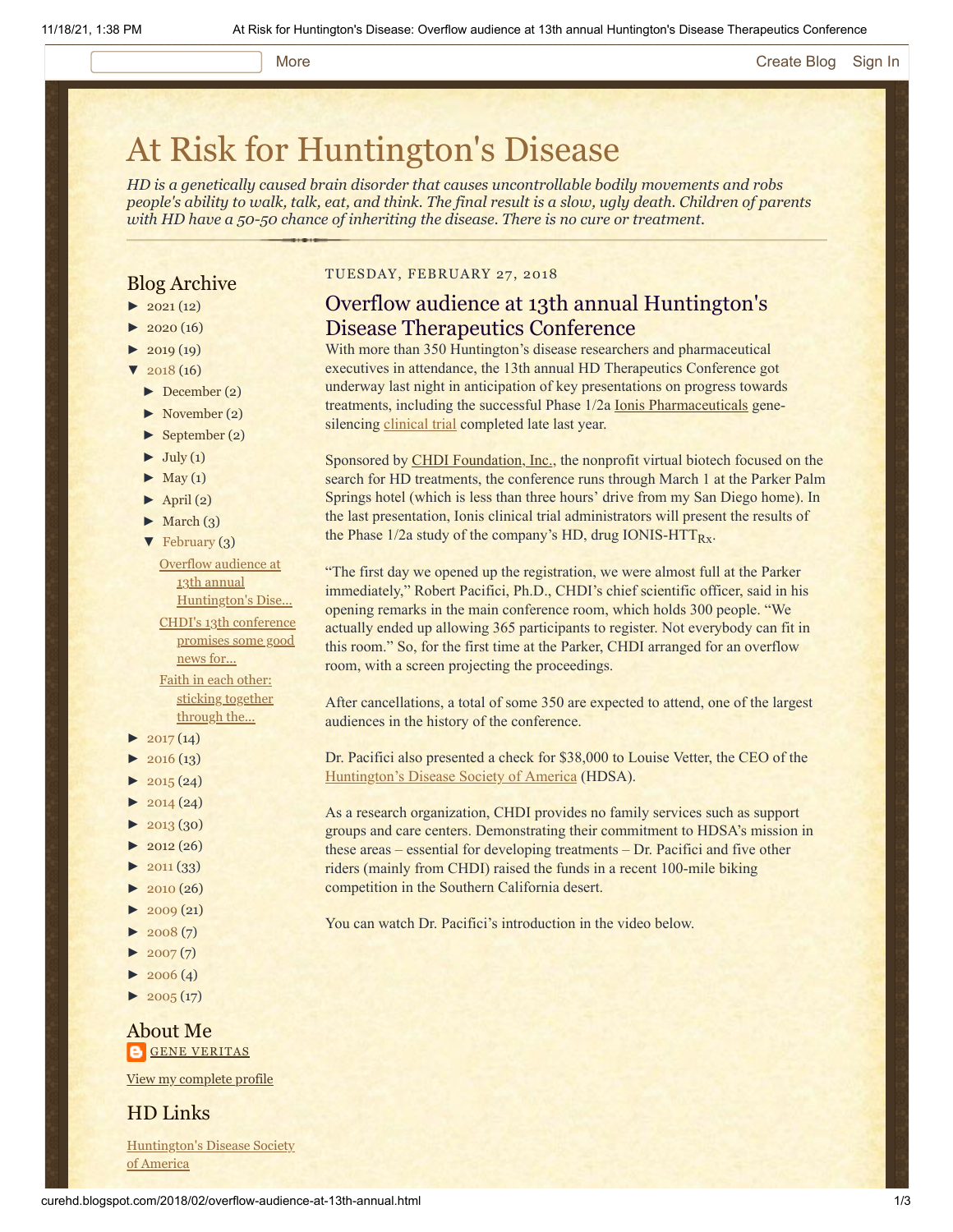[International](http://www.huntington-assoc.com/) Huntington **Association** [Huntington's](http://hddrugworks.org/) Disease Drug **Works** [Huntington's](http://www.hdlighthouse.org/) Disease **Lighthouse [Hereditary](http://www.hdfoundation.org/) Disease Foundation** [Huntington's](http://www.hdac.org/) Disease Advocacy Center Thomas [Cellini Huntington's](http://www.ourtchfoundation.org/) Foundation HDSA Orange County (CA) **[Affiliate](http://www.hdsaoc.org/)** HD Free with [PGD!](http://www.hdfreewithpgd.com/) [Stanford](http://www.stanford.edu/group/hopes/) HOPES Earth Source [CoQ10,](http://www.escoq10.com/) Inc.

### **[CHDI Conference Opens](https://vimeo.com/257653333?embedded=true&source=video_title&owner=6019843) with Overflow Crowd**

from **[Gene Veritas](https://vimeo.com/user6019843?embedded=true&source=owner_name&owner=6019843)**

14:07

**CHDI** 

[Conference Opens with Overflow Crowd from Gene Veritas on Vimeo.](https://vimeo.com/257653333)

#### **'Huntingtin lowering' and other main themes**

Scientists and patient advocates eagerly await the March 1 presentation of the Ionis Phase  $1/2a$  clinical trial, in which IONIS-HTT $_{Rx}$  successfully lowered the amount of the mutant huntingtin protein in participants' cerebrospinal fluid.

The trial aimed not to study efficacy but safety and tolerability. The next phases of the trial remain a major hurdle: to test whether the drug can actually alleviate or reverse symptoms.

The Ionis contingent at the conference includes Frank Bennett, Ph.D., Ionis senior vice president of research and the franchise leader for the company's neurology programs, and Anne Smith, Ph.D., the Ionis director of clinical development and the individual responsible for the day-to-day management of the trial.

Dr. Smith will present the Ionis results along with Sarah Tabrizi, FRCP, Ph.D., of University College of London, the lead clinical trial site.

In addition to so-called "huntingtin lowering" strategies such as the Ionis drug, the main conference themes include potential therapies for fixing brain circuitry; the use of stem cells to better understand HD and develop treatments; the interplay of the huntingtin gene and DNA dynamics; and huntingtin protein structure and function.

The opening day also featured a resource fair, with research tools and databases available for HD research and developed by CHDI, partner organizations, and contract research organizations.

*(Disclosure: I hold a symbolic amount of Ionis shares.)*

### Individuals Chris Furbee: [Huntingtons](http://www.huntingtonsdance.org/) Dance

HD Blogs and

Angela F.: Surviving [Huntington's?](http://survivinghuntingtons.blogspot.com/) Heather's [Huntington's](http://heatherdugdale.angelfire.com/) Disease Page